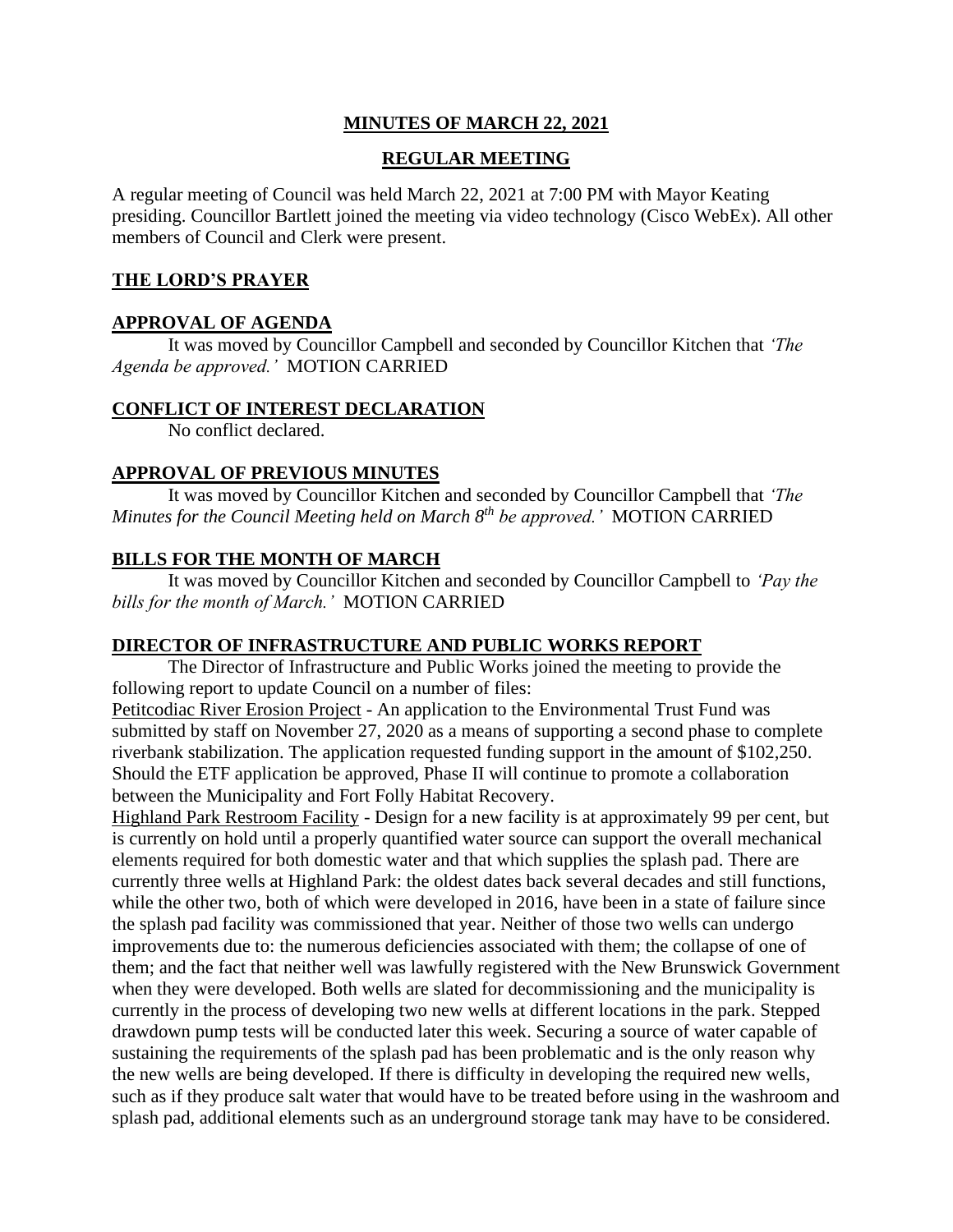Canada Healthy Communities Initiative - The submission of a funding application to the Canada Healthy Communities Initiative program will be introduced by staff during the program's second intake of applications in May of 2021. The intent of the application will be to secure enough funds to allow for the following improvements to take place on the former CN train trestle:

- New decking which will extend the full width of the bridge trusses.

- Railings for enhanced safety and to introduce the required "anti-climb" elements.

- Potential observation platform at the second bridge pier from the north abutment.

Municipal-Wide Park Facilities Assessment and Revitalization Plan – A preliminary document was produced in 2020 intended to quantify and provide a value to all of the municipality's tangible assets associated with parks and playgrounds, reflecting their current conditions and potential budgetary needs. A Request for Proposals was issued to Viridis Design for the full development of this plan, which will incorporate the following:

- Engage residents of the Village through online consultation (ie. surveys, social media, etc.) to gather information about the needs/desires of the Community, and to better understand demographics both Village-wide and by neighbourhood.

- Develop a comprehensive assessment/revitalization plan which would include site specific plans for all park/playground facilities to illustrate existing deficiencies and future enhancement potential. This would include itemized improvements with an opinion of probable costs.

- Develop requirements for data gathering on inventory, condition, and environment to better define useful life.

A fee estimate of \$18,000 has been considered under the proposal and this project was anticipated in the 2021 General Operating Fund.

Pump Station Siding Replacement - Existing siding on the Village's four pump station buildings has required replacement since it began to show signs of decay approximately five years ago. New cladding will consist of cellular PVC trim material and vinyl siding, both of which are completely resilient to moisture and decay. All materials associated with the project will be purchased directly by the Municipality, with only labour and equipment by a qualified contractor being outsourced.

2021 Capital Improvement Projects - Two capital improvement projects, both anticipated for 2021, have received confirmation that Federal and/or Provincial support has been secured to permit their completion this year. Public announcement of both projects can only be issued by the government agencies through which funds are being derived.

Master Plan and Space Needs Assessment – With all of the municipality's departments running out of space, a proposal has been accepted for the development of a municipal-wide master plan and space needs assessment focused on civic-owned buildings for a better understanding of condition, current use, and future alterations. Space use analyses will identify future space requirements in comparison to deficiencies associated with existing facilities, and evaluate all buildings for staff, equipment, storage and functional space needs. There will be a comprehensive evaluation of current and potential best use of the three municipal buildings which house the following departments:

- 56 Douglas: Administration, Public Works, Fire Department

- 64 Douglas: Recreation and Wellness

- 3215 Main Street: Public Library

This assessment will recommend options and strategies moving forward: the potential for renovation/upgrades, relocation, and spatial reorganization, including the potential for combining uses of civic facilities.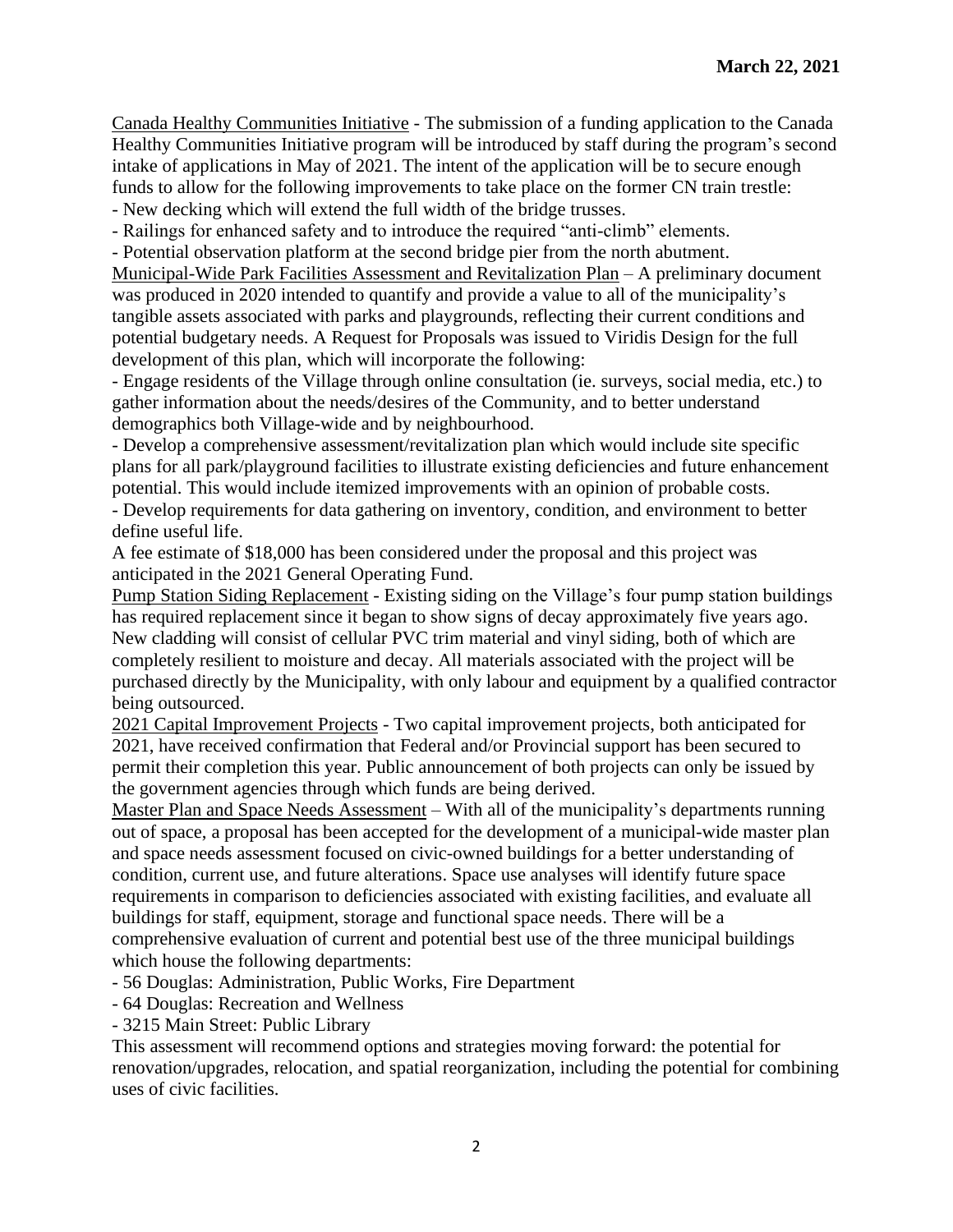# **Questions** -

Railway Trestle – Councillor Bartlett asked if something would be done to solve the issue of the noise created when an all-terrain vehicle crosses the span, as the current decking tends to wobble loudly. Director of Infrastructure and Public Works replied that the decking in place right now, which was installed in recent years by an off-road vehicle club using grant funds, will be replaced with much more secure decking. Councillor Bartlett also pressed for a lowering of the trail and bridge speed limit to 30 km/h in hopes of making it safer. It was noted that a request for a lowering of the speed limit was put to one of the ATV organizations, but nothing has taken place since the initial response in late 2020. Councillor Campbell added that of all the trail users on ATVs, the speeders are the few, not the many. Director of Infrastructure and Public Works suggested that the presence of off-road enforcement officers is needed to combat the speeding on the trail. He also suggested erecting signs to promote the trail as a multi-use trail within Village limits to include pedestrians and cyclists.

Mayor Keating and Council thanked Director of Infrastructure and Public Works for his report.

# **DIRECTOR OF RECREATION AND WELLNESS REPORT**

On behalf of the Department of Recreation and Wellness, Councillor Campbell reported that the outdoor rink is now closed for the season, planning is now underway for minor baseball and soccer this Spring and Summer, and minor basketball will continue until the end of May.

# **BUSINESS ARISING FROM MINUTES**

Erosion

Previously discussed in Director of Infrastructure and Public Works Report.

# Railway Trestle (Bridge)

Previously discussed in Director of Infrastructure and Public Works Report.

# Rezoning - 3132 Main St. (Community Use to Village Centre)

Regarding the application to rezone 3132 Main Street from Community Use to Village Centre, for which a public hearing was held February  $22<sup>nd</sup>$  and which received a positive recommendation from the Southeast Planning Review and Adjustment Committee (PRAC), Council held first and second reading on March 8th. Council opted to hold third and final reading at this time.

It was moved by Councillor Kitchen and seconded by Councillor Campbell that *'Council give third and final reading, by title, to By-Law No. 51-1, A By-Law to Amend By-Law No. 51 Village of Salisbury Zoning By-Law.'* MOTION CARRIED Councillor Kitchen gave third and final reading by title only at this time. The next step is to send it to be registered.

# Amendment to Salisbury Zoning Map

It was brought to Council's attention on March  $8<sup>th</sup>$  by Southeast Regional Service Commission Planning Manager Lori Bickford that there was an error on the Village's new zoning map. There are two properties that were erroneously not zoned properly in that they had no zoning applied to them at all. It was advised that Council immediately launch the public process to correct this error, for which a public hearing is scheduled for April 12<sup>th</sup> during the regular meeting of Council.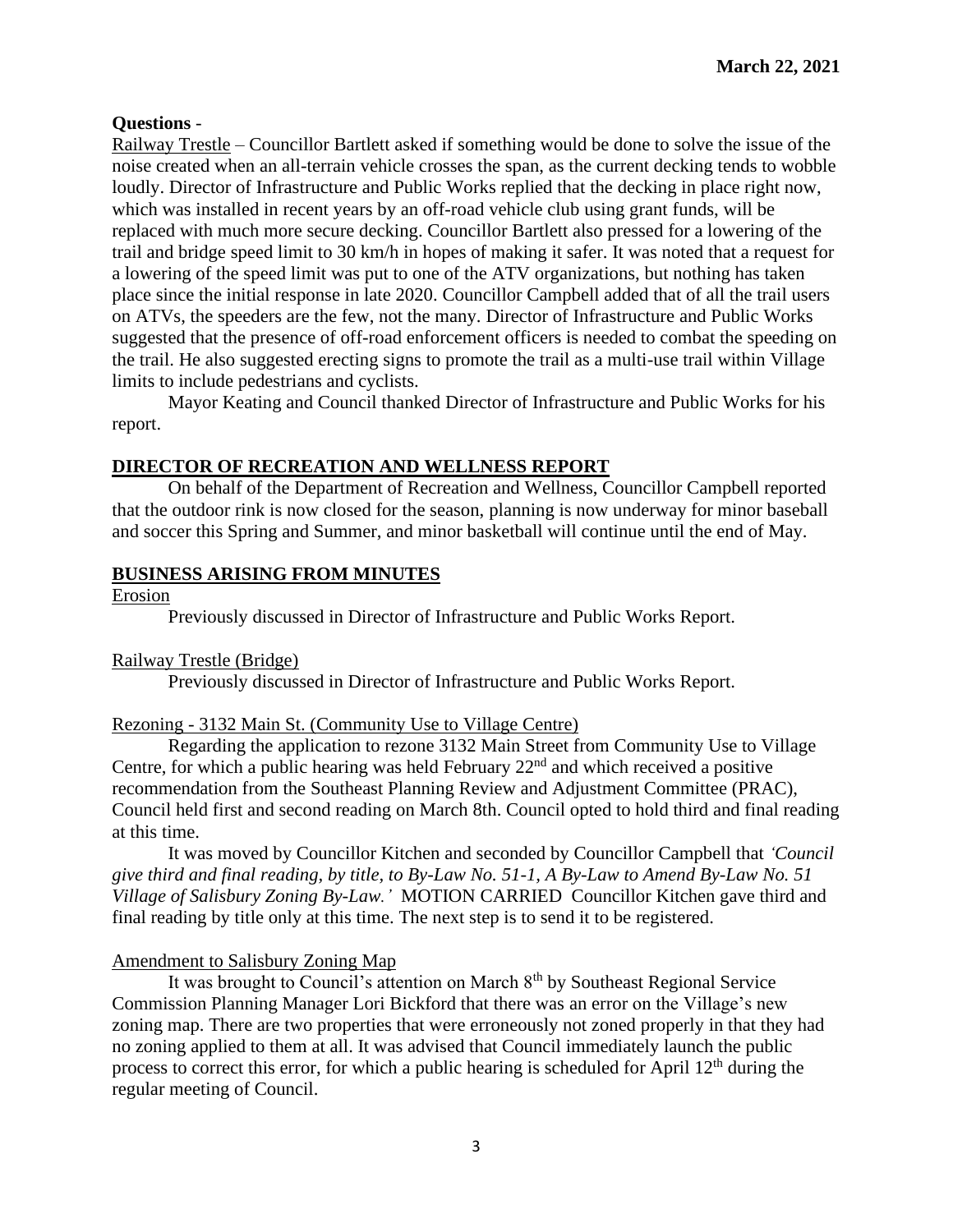### **CORRESPONDENCE**

### **The following items were discussed by accommodated and remaining correspondence placed on file:**

NB Natural Resources and Energy Development, Minister Mike Holland – Letter Re: Interest in municipal participation in New Brunswick's Nature Legacy Initiative

The Province has set a goal to double its protected land and freshwater from 4.6 per cent to 10 per cent and, last November, launched the Nature Legacy Information Hub to provide New Brunswickers with the opportunity to nominate new areas for protection. Minister Holland is inviting municipalities to contact and work with his department and its conservation partners in identifying municipal land to consider for protected areas – for example, land that preserves clean drinking water, land that mitigates flooding, or land that can be used for nature recreation. It was noted by Council that there is a scarcity of municipally-owned property still in need of environmental protection, but will follow up with a conversation about it with the MLA.

#### NB Transportation and Infrastructure, Minister Jill Green – Letter Re: 2021 improvements to provincially designated highways in municipalities

There will be roadwork in Salisbury this Summer performed by the New Brunswick Department of Transportation and Infrastructure on a provincially designated highway within the village limits; however, said project cannot be announced by Council without written permission from the Minister of Transportation and Infrastructure.

### 255th Anniversary of the Moncton Township – Letter from Laurie Hebert Re: June 3rd anniversary of the arrival of the 11 families from Philadelphia in 1766

Letter from Laurie Hebert says documentation will be revealed on June  $3<sup>rd</sup>$  showing the actual locations where Moncton Township's founding families settled in 1766, also noting that many of these families still have roots in the Moncton region. Council noted that some of the family names listed are still prominent in Salisbury.

### Petitcodiac Watershed Alliance, Project Leader Brittany Cormier – Letter proposing No-Mow May campaign to protect pollinator species

Petitcodiac Watershed Alliance is pitching a campaign it is calling "No Mow May" in an effort to help provide food and resting places for bees and other pollinator species. Brittany Cormier is asking about Salisbury's by-laws with respect to household lawns and if there is anyone she can speak with regarding the viability of such a campaign. Council noted that the Village of Salisbury does not have a by-law with respect to household lawns, but has long requested that residents refrain from using pesticides on lawns. Therefore, while Council will not attempt to formalize a No Mow May through a by-law, it was decided to treat it as an awareness campaign and promote the concept.

#### **FIRE DEPARTMENT REPORT**

No report this meeting.

#### **RCMP REPORT**

No report this meeting.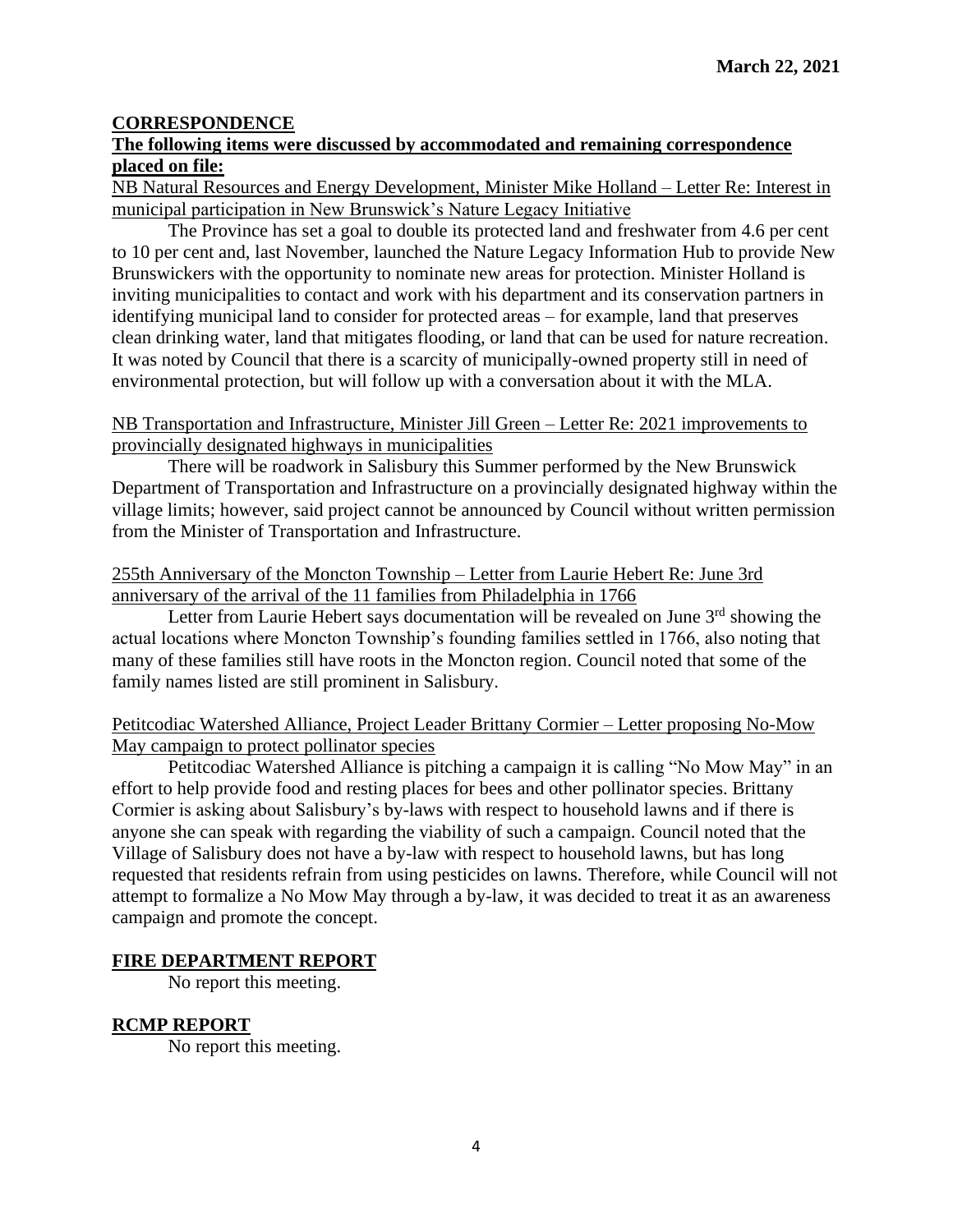### **MAYOR'S REPORT**

Nothing to report at this time.

#### **COUNCILLORS' REPORTS Councillor Bartlett**

Nothing to report at this time.

### **Councillor Campbell**

UMNB Committee on Inclusion – On March  $13<sup>th</sup>$ , met with Union of the Municipalities of New Brunswick Committee on Inclusion.

Quest - Energy Efficiency – On March  $19<sup>th</sup>$ , met with a company called Quest, which is working with municipalities with its Smart Energy Community Accelerator Outreach Program. It promotes energy efficiency.

Causeway Closure – New Brunswick Department of Transportation and Infrastructure will not be installing any temporary traffic control measures in Salisbury despite the pending closure of the Moncton-Riverview Causeway and the potential impact that will have on traffic in Salisbury. Parks Assessment and Revitalization Plan – Council agreed to proceed with the parks assessment and revitalization plan as referenced in the Director of Infrastructure and Public Works Report.

### **Councillor Kitchen**

Nothing to report at this time.

### **CLERK'S REPORT**

Climate Change Adaptation Plan – Submission for the development of a Climate Change Adaptation Plan for the Village of Salisbury will be filed by environmental engineers Crandall/Englobe by March 31st.

Moncton Wildcats – Moncton Wildcats of the Quebec Major Junior Hockey League resumed games this month, resulting in Village tickets for rescheduled home games being distributed. Audited Financial Statements – Auditor is working on 2020 financial statements for Salisbury. Salisbury Fire Rescue – Some volunteer firefighters are due their 15-year pins. Arrangements for presentation by Council will be made for an upcoming Monday evening.

Departmental Rebranding – In an effort to provide clarify and lessen confusion, it has been decided to change the name of the Department of Parks and Leisure. Moving forward, the Department of Parks and Leisure will be known as the Department of Recreation and Wellness. To provide further clarity, it has been decided to also change the name of the Department of Works and Maintenance to the Department of Infrastructure and Public Works. In keeping with consistency, Jason Coyle's title will now be Director of Infrastructure and Public Works.

It was moved by Councillor Kitchen and seconded by Councillor Campbell to *'Hold a five-minute recess.'* MOTION CARRIED

# **RECESS**

It was moved by Councillor Kitchen and seconded by Councillor Bartlett to *'Return to the regular meeting.'* MOTION CARRIED